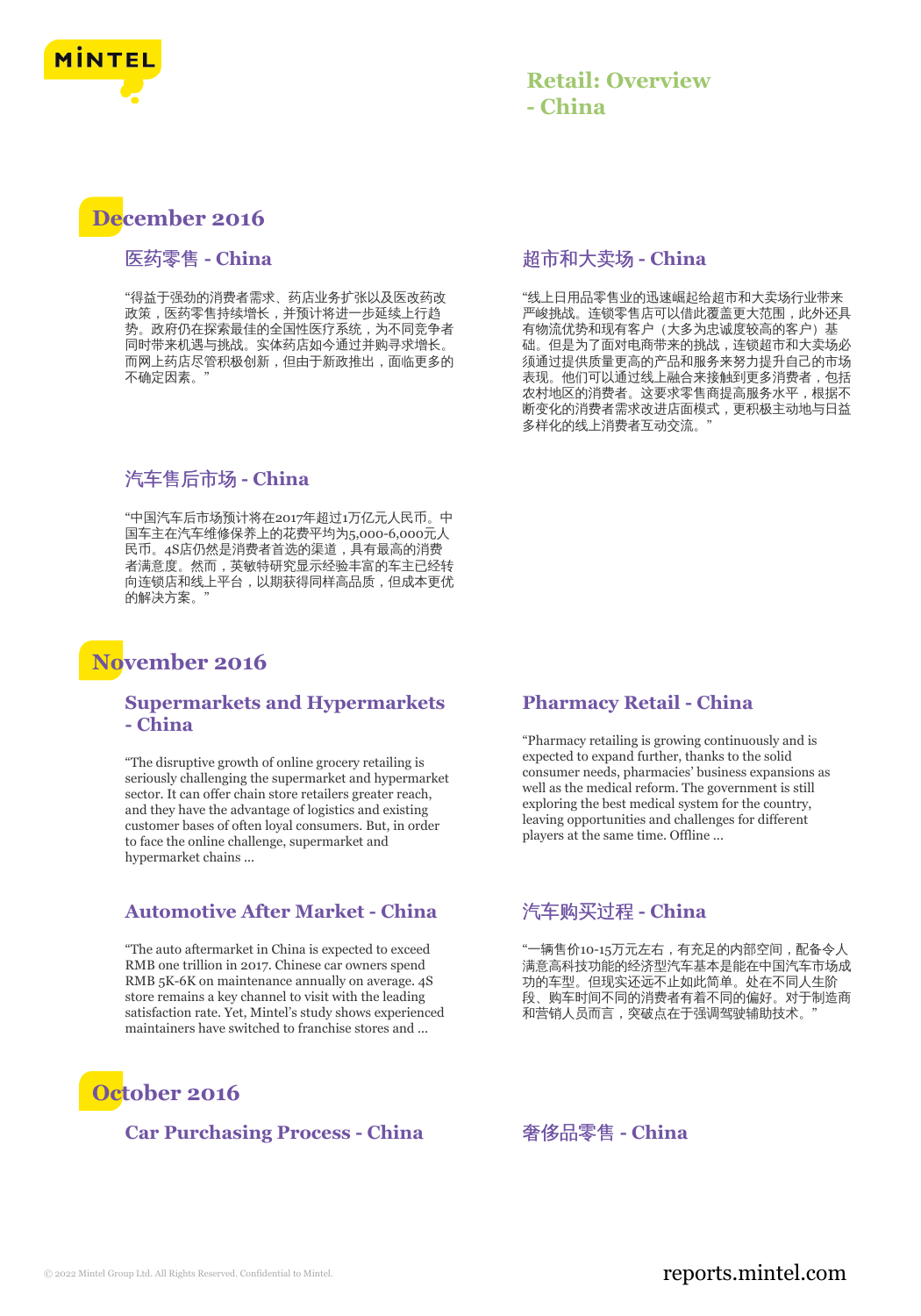

"A budget car, within the price range of RMB 100,000 – 150,000, which has large inner space, with satisfactory high-tech features, will pretty much be a successful model in China. But there is more to it. Car buyers in different life stages and with different purchase schedules vary ...

# **September 2016**

#### **Luxury Retailing - China**

"Consumer attitudes to luxury brands have changed recently as the market has recovered growth, if at a slower pace than before. Attitudes are increasingly focused on experiences rather than only things, and increasingly diverse consumers are choosing from a much wider range of brands. Luxury retailers have to adapt to ...

# **August 2016**

#### 零售:从线上到线下 **- China**

"在线零售市场增速逐渐放缓,竞争日益激烈,线上市场 日益整合线下零售市场以期共同发展。零售市场的全新概 念融合线上和线下, 并要求市场重新定义实体店所扮演 的角色,并同时融入更多的科技色彩。随着零售商开始寻 求线上到线下的协同效应,白热化的竞争带来多元化商业 合并和跨品类投 资的产生。这也促使品牌投其所好推出 更优质的产品和高附加值服务。"

# **July 2016**

#### **Online to Offline Retailing - China**

"The online retail market is slowing, becoming more competitive and has to become more integrated with offline retailing. Retailing has to include a combination of both, requiring redefining what the role of physical stores should be and using more mobile technology. Rising competition is already driving mergers and crossinvestment deals ...

### 快时尚 **- China**

"在经过多年的快速增长之后,快时尚市场的增长正在放 缓。同时,消费者对更优质产品和服务的需求也更强烈。

"虽然增速不如以前,但奢侈品市场已回暖,消费者对奢 侈品牌的态度也发生改变。消费者越来越重视体验而非产 品本身,其喜好各不相同,所选择的品牌更加多样。为适 应消费者的多极分化,奢侈品零售商必需更加了解其潜在 和现有的客户群体,调整品牌为满足消费者不断变化的需 求。这还意味着调整零售渠道以适应消费者到国外和网上 购买奢侈品的习惯。市场未来增势应该依然强劲,但竞争 将加剧,导致品牌更加难赢得消费者的芳心。"

#### 假日预定流程 **- China**

"借力全方位的假日产品,公司有望实现市场份额的进一 步增长。为了与在线预订渠道相抗衡,传统旅行社应该将 目光锁定在境外游的消费者和高端游客身上——始终致力 于提升该群体消费体验。此外,通过鼓励游客拥抱'说走 就走'的旅游模式,参与更多当地娱乐活动,也有望拉动 未来收益的增长。"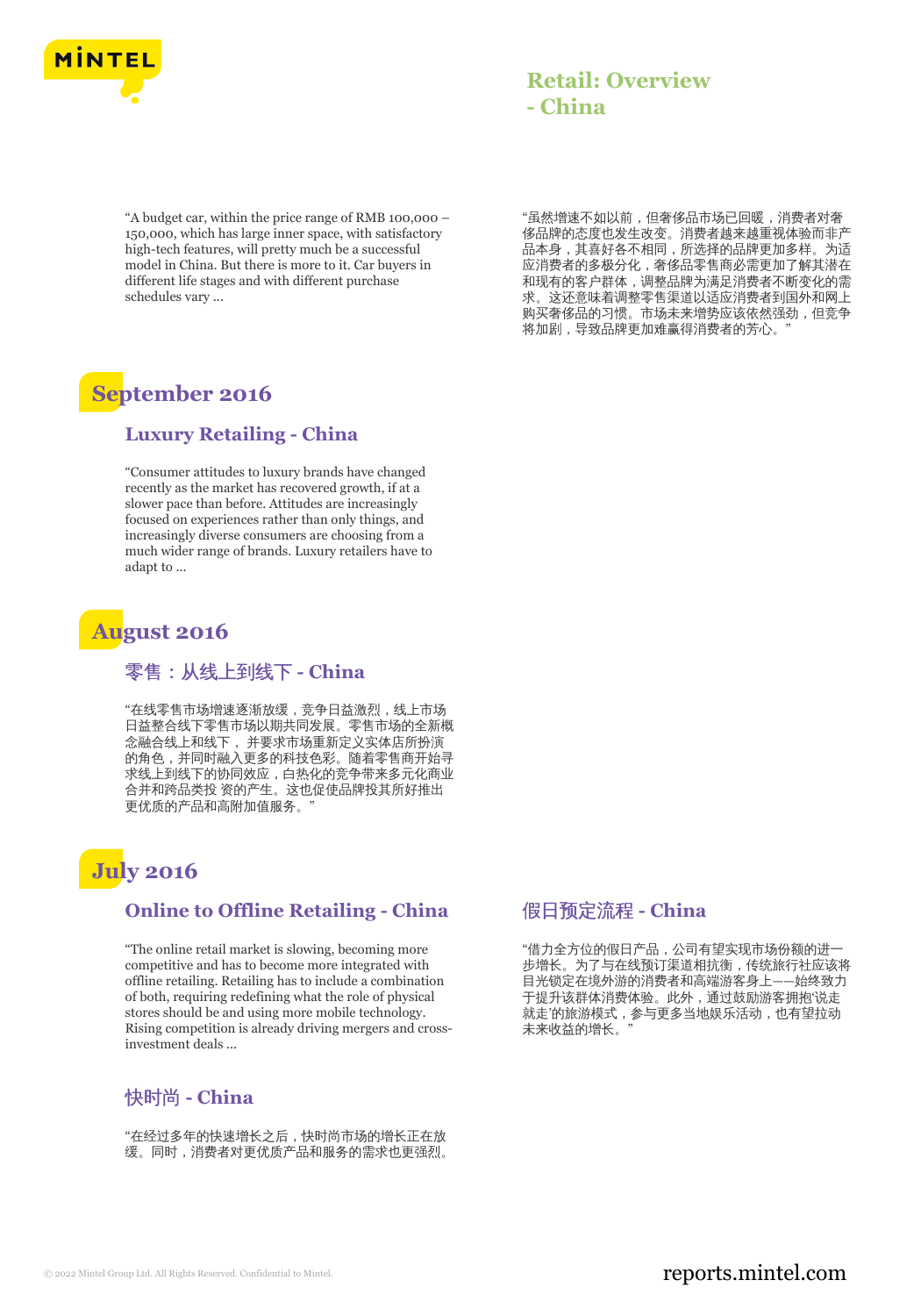

他们对个性化款式的需求也更高,以满足多样化的品味需 求。虽然竞争日益加剧,但在线零售商正采用新方式来触 及那些连锁实体店还尚未开拓地区的消费者。零售商还有 机会通过开发子品牌来满足消费者不断增长的多种品味需 求,以及推出更多定制服装和配饰,消费者可以通过任意 搭配这些服装和配饰来创建更具个性化的风格。然而,快 时尚品牌需要根据消费者的需要做出更快速的反应,并通 过打通线上线下渠道来与消费者进行更有效的互动,以提 升消费者的忠诚度,这对快时尚品牌来说无疑是个不小的 挑战。"

# **June 2016**

#### **Holiday Booking Process - China**

"Companies can gain more market share through providing comprehensive holiday products. To compete with online booking channels, traditional travel agencies need to aim at outbound travellers and premium tourists and focus on improving their consumer experience. Moreover, it is also possible to boost sales revenue through encouraging tourists to take ...

# **April 2016**

#### 男装零售 **- China**

"男装市场增长放缓;消费者着装要求越来越苛刻,在线 零售同时给竞争'火上浇油'。品牌可以借助在线零售扩大 市场渗透率,但同时也需要将实体店打造成为更好的客户 服务中心。品牌还需要通过社交媒体与消费者互动,从而 更好地回应日益多元化的消费品味和需求。因此,品牌应 该为消费者提供更多个性化的服装选择,以及更多他们乐 意支付溢价的精美优质时尚服饰。

**–** 郭马修,亚太研究主任

# **March 2016**

#### 美容零售 **- China**

"在中国,实体店在全国范围的扩张脚步逐渐放缓,移动 平台成为美容零售商角逐的新战场。大量移动端创新应运 而生,加剧市场竞争,消费者抢夺战一触即发;O2O营 销将继续蓬勃发展,从而带来无缝多渠道购物体验。

#### **Fast Fashion - China**

"After years of rapid growth, the fast fashion market is slowing down. Meanwhile, shoppers are demanding better quality products and customer service. They are also demanding more individual styles to suit diversifying tastes. Competition is intensifying, but online retail is providing new ways to reach more consumers in regions that ...

#### **Menswear Retailing - China**

"The menswear market is slowing, consumers are becoming more demanding and online retail is intensifying competition. Online retailing is helping brands to increase their market penetration, but they also need to make better use of stores as customer service centres. Brands also need to engage with consumers via social media ...

#### **Beauty Retailing - China**

"In China, where national expansion of physical stores is diminishing, mobile is becoming the battlefield for beauty retailers. There is an enormous amount of mobile-centric innovation intensifying competition for consumers' wallets and the O2O movement will continue to boom in order to provide an omni-channel experience.

#### 汽车零售 - China **Haitao Shopping - China**

### © 2022 Mintel Group Ltd. All Rights Reserved. Confidential to Mintel.  $\blacksquare$  reports.mintel.com